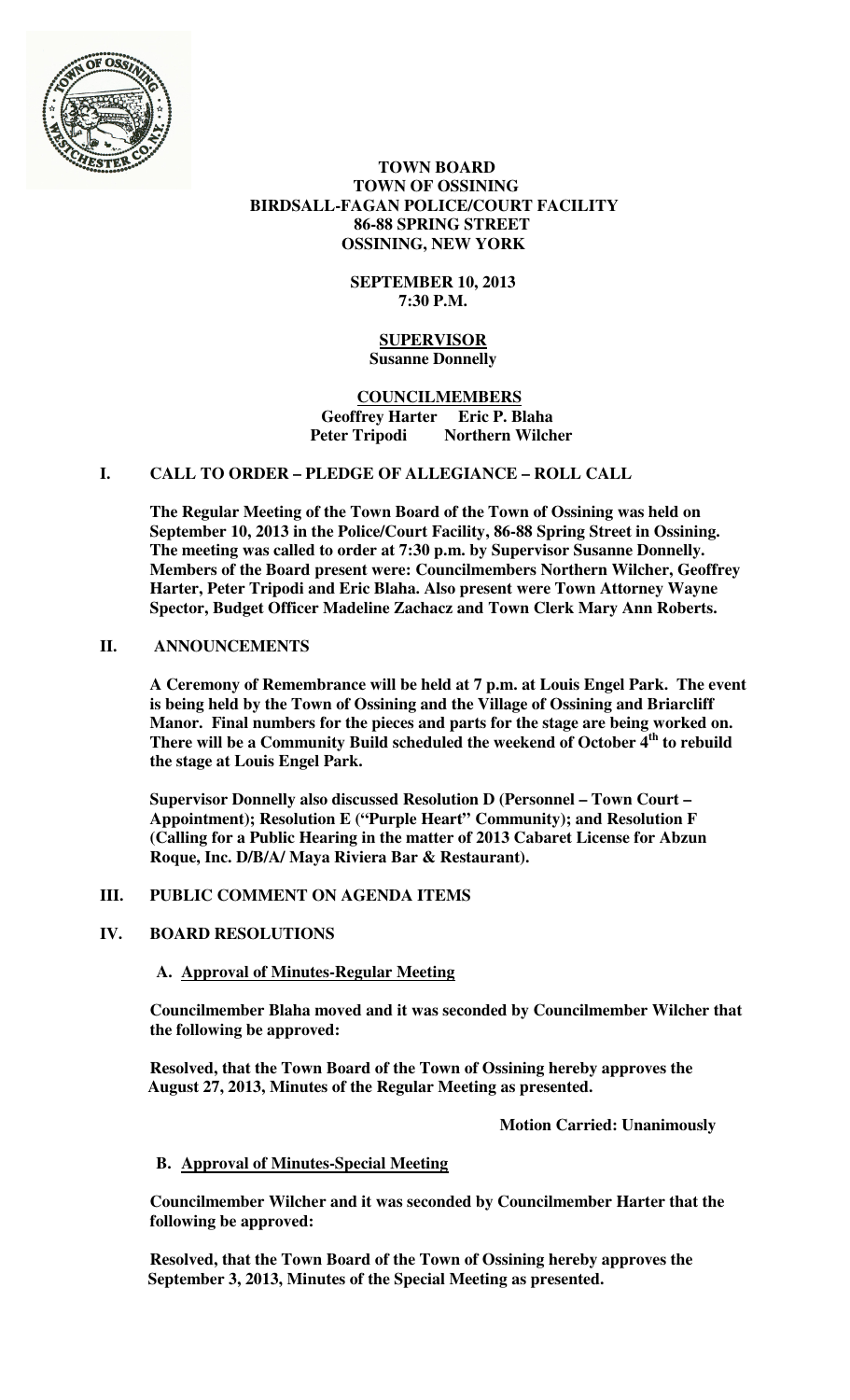### **C. Approval of Voucher Detail Report**

**Councilmember Wilcher and it was seconded by Councilmember Harter that the following be approved:** 

**Resolved, that the Town Board of the Town of Ossining hereby approves the Voucher Detail Report dated September 10, 2013 in the amount of \$232,167.74**.  **Motion Carried: Unanimously** 

#### **D. Personnel- Town Court- Appointment**

**Councilmember Harter and it was seconded by Councilmember Blaha that the following be approved:** 

**Resolved, that the Town Board of the Town of Ossining hereby appoints Sarath Nair, Ossining, to the contingent probationary position of Intermediate Clerk in the Ossining Town Court effective September 16th, 2013 at an annual salary of \$39,918.** 

 **Motion Carried: Unanimously** 

### **E. "Purple Heart" Community**

**Councilmember Wilcher and it was seconded by Councilmember Tripodi that the following be approved:** 

**WHEREAS, the "Purple Heart" is awarded to any member of the United States Armed Forces who was wounded or killed in combat with a declared enemy of the United States of America; and**

**WHEREAS, the people of Ossining have great admiration and the utmost gratitude for all the men and women who have selflessly served their country and this community through their service in the Armed Forces; and** 

**NOW, THEREFORE, BE IT RESOLVED that the Town Board of the Town of Ossining hereby proclaims the Town of Ossining to be a "Purple Heart Town", honoring the service and sacrifice of our Nation's men and women in uniform wounded or killed by the enemy while serving to protect the freedoms enjoyed by all Americans.** 

#### **Motion Carried: Unanimously**

**Supervisor Donnelly made a presentation to Eugene Parada and Eugene Lang on behalf of Ossining becoming a Purple Heart Community. In the future, September 10th will be dedicated as Purple Heart Day.** 

### **F. Calling for a Public Hearing in the matter of 2013 Cabaret License for Abzun Roque, Inc. D/B/A Maya Riviera Bar & Restaurant**

**Councilmember Wilcher and it was seconded by Councilmember Tripodi that the following be approved:** 

**Resolved, that the Town Board of the Town of Ossining hereby calls for a Public Hearing to be held on Tuesday, September 24, 2013 at 7:30 p.m. at the Police/Court facility, 86-88 Spring Street in Ossining, in the matter of the application of Abzun Roque, Inc. D/B/A Maya Riviera Bar & Restaurant 518 North State Road, Briarcliff Manor, NY 10510.** 

 **Motion Carried: Unanimously** 

**G. Business Development Committee**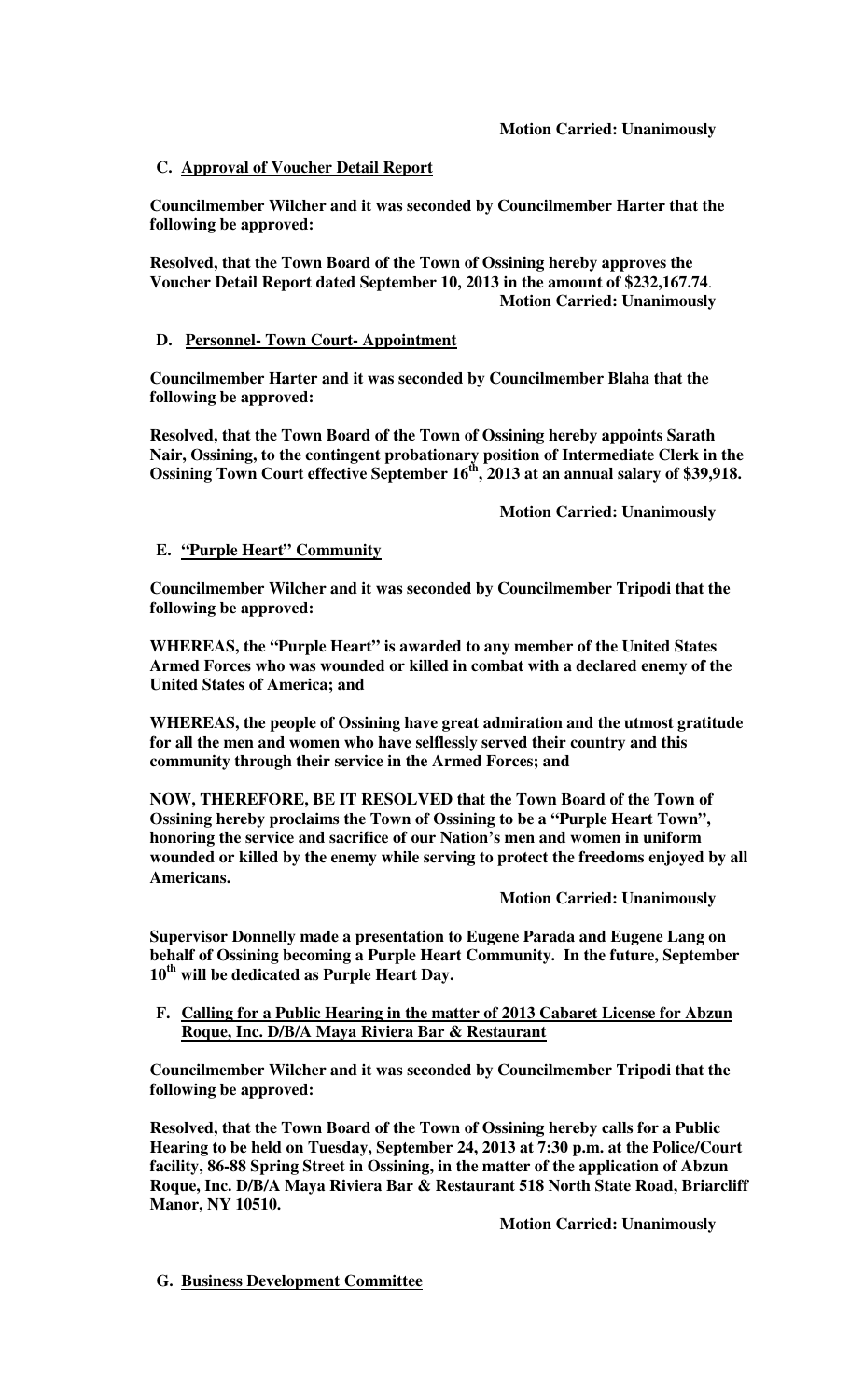**Councilmember Tripodi and it was seconded by Councilmember Tripodi that the following be approved:** 

**Whereas, the Town of Ossining has the authority and desire to seek input from Town residents through the formation of committees;** 

**Therefore, be it resolved that the Town Board of the Town of Ossining hereby establishes the "Business Development Committee" of the Town of Ossining, including the following guidelines and specifications:** 

#### **"BUSINESS DEVELOPMENT COMMITTEE (BDC)**

#### **Committee established.**

**Pursuant to the provisions of § 485-b, Subdivision 8, of the Real Property Tax Law of the State of New York, there is hereby established an advisory board to be known as the "Business Development Committee of the Town of Ossining."** 

### **Purpose.**

**The purpose of such Committee shall be to advise and make recommendations to the Town Board of the Town of Ossining (hereinafter the "Town Board") regarding options available to the Town in the area of partial real property tax exemption for certain commercial business or industrial improvements pursuant to § 485-b of the Real Property Tax Law, to review economic conditions in the Town of Ossining and elsewhere as appropriate, and to make recommendations to the Town Board on the basis of such review as to actions it deems advisable in order to improve the economic climate in the Town of Ossining.** 

**This Committee shall also serve as an advocate for new and established businesses by making itself available to help review and write recommendations concerning Zoning Board decisions, Planning Board decisions, and Town laws affecting local businesses and commercial property owners.** 

**In addition, the Committee will be charged with welcoming new businesses into the Ossining community by way of organizing business openings, working in conjunction with the local Chambers of Commerce to create an atmosphere healthy and welcoming to new businesses, and keeping businesses informed of local laws and decisions that may apply to them and their properties.** 

**The Committee will keep a current list of businesses in the Town of Ossining (including the villages) to be used when bids and RFP's for special projects are released.** 

#### **Membership; appointment.**

**The Business Development Committee shall consist of seven members, all of whom shall be appointed by resolution of and serve for a period of two years. The Town Board may, by resolution, designate one of the members so appointed as Chairman. Two of the members must be from both the Greater Ossining Chamber of Commerce and the Briarcliff Manor Chamber of Commerce. One member must be from the Ossining Town Board. The remaining four members shall be appointed by resolution of and for a period of two years.** 

#### **Powers and duties.**

**The Business Development Committee created hereby shall serve in an advisory capacity only and shall have only those duties and responsibilities as are consistent with § 485-b of the Real Property Tax Law of the State of New York.** 

### **Meeting dates and times.**

**The Business Development Committee shall meet bi-monthly and at a date and time set by the Committee. All meetings must be publically held at a location**